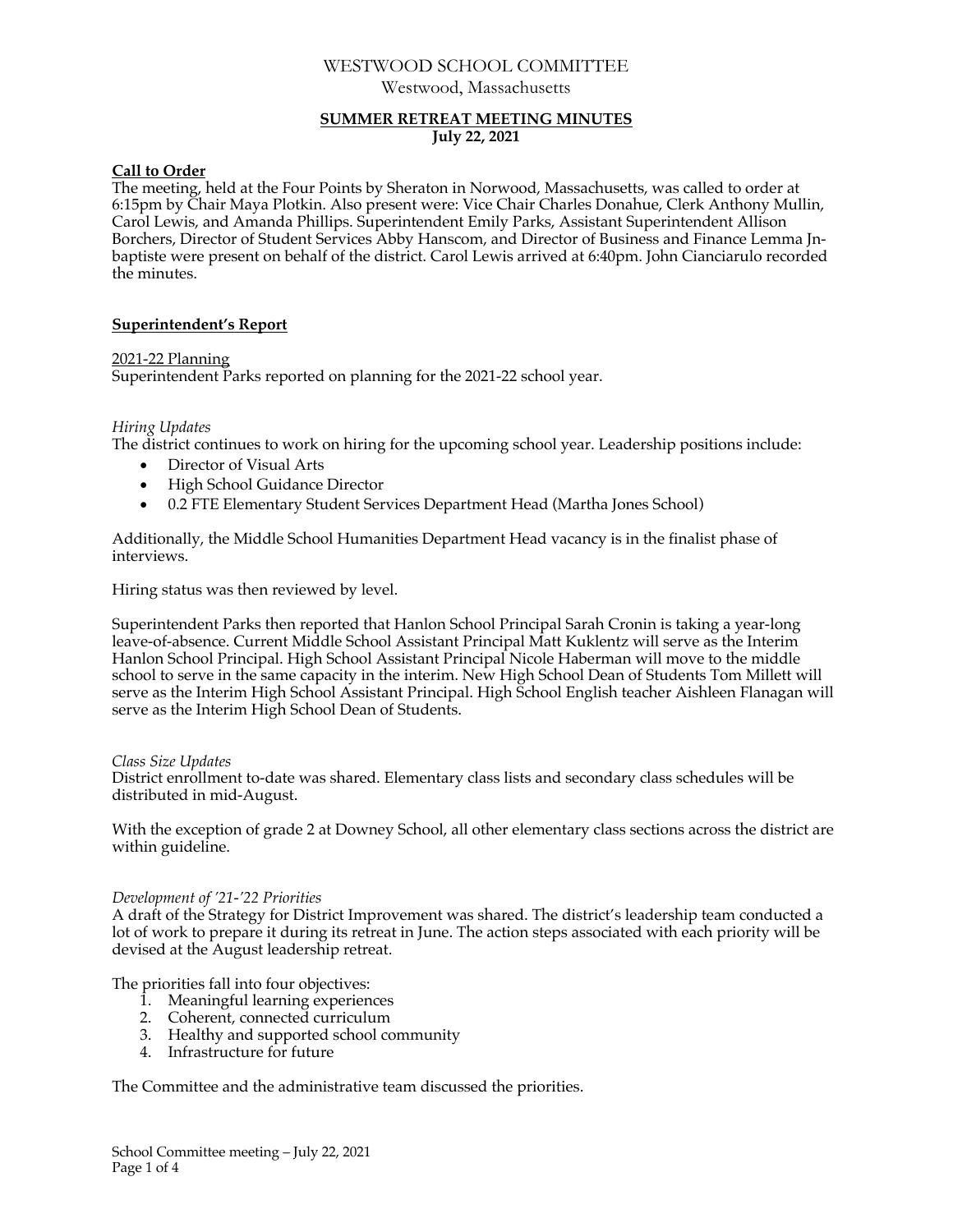### *The Committee took a recess from 6:50pm-7:10pm for dinner.*

Upon completing additional discussion, the Committee agreed that the document appropriately captures the priorities for the year ahead. The district will work on action steps associated with each priority.

#### *COVID Guidelines*

Superintendent Parks reported on the latest guidance associated with the COVID-19 pandemic.

- Department of Elementary and Secondary Education (DESE): The latest guidance is from May 28, which stated that all restrictions will be lifted in the fall, but they will maintain contact with the Department of Public Health over the summer and may provide additional guidance.
- Centers for Disease Control: Recommends that all unvaccinated students and staff wear masks when indoors.
- American Academy of Pediatrics: Recommends universal mask wearing, regardless of vaccination status, when indoors.

It is anticipated that additional guidance from DESE will be received in the next two weeks.

The district's COVID-19 Medical Advisory Group met Tuesday to review the guidance and recommendations.

Regardless of any decision, the district will support anyone's choice to wear a mask.

The Committee then discussed staff and student testing. DESE is said to be offering a menu of testing options for districts to consider in August.

The Committee discussed the future of the district's COVID-19 Monitoring and Response Team. They agreed that maintaining the lead nurse position is appropriate.

The district is exploring contingency plans for elementary school lunch if six feet between students is necessary. Director of Business and Finance Lemma Jn-baptiste is securing price quotes for outdoor tents.

The Committee agreed to schedule its next meeting for Tuesday, August 17 at 5pm for the purpose of responding to COVID-19.

#### **Discussion Items**

School Committee Liaison/Subcommittee Assignments The Committee determined its liaison/subcommittee assignments.

> Aid to the Elderly: Carol Lewis Budget Steering Committee: Maya Plotkin Council on Aging: Amanda Phillips COVID-19 Medical Advisory Group: Anthony Mullin COVID-19 K-12 Testing Collaborative: Charles Donahue Curriculum Reviews: Carol Lewis Deerfield School: Carol Lewis Downey School: Charles Donahue Hanlon School: Amanda Phillips Legislative Council: Maya Plotkin MASC Delegate: Anthony Mullin Martha Jones School: Charles Donahue PTO Forum: Charles Donahue Permanent Building Committee: Maya Plotkin Preschool: Anthony Mullin Special Education Parent Advisory Council: Amanda Phillips Select Board: Maya Plotkin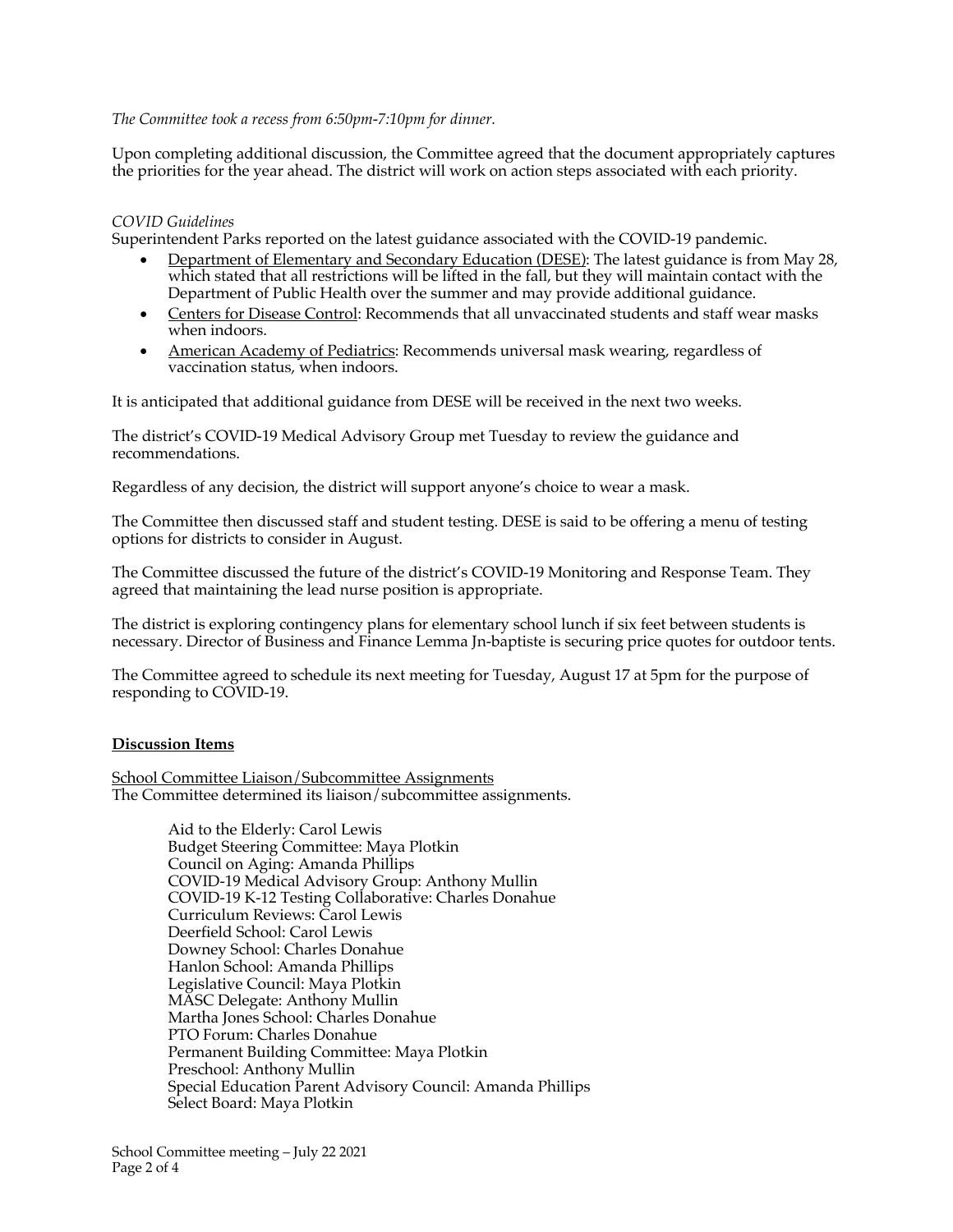School Building Committee Chair: Maya Plotkin School Start Times: Anthony Mullin and Amanda Phillips Sheehan School: Amanda Phillips Thurston Middle School: Charles Donahue Westwood Environmental Action Committee: Amanda Phillips Westwood High School: Anthony Mullin

### 2021-22 School Committee Agenda Schedule

The Committee discussed the agenda schedule for the upcoming year. It was agreed to have a presentation on the High School's Senior Independent Project Program in September and to invite the Special Education Parent Advisory Council in October. Additional topics for the year ahead will include fees and rates and school start times.

# Building Project Community Engagement

Superintendent Parks shared a six week schedule of engaging the community in the building project process. These efforts include:

- Mailers
- Coffees
- Meetings with PTOs/PTAs, civic groups, and the Council on Aging
- Newsletter articles
- Videos through Westwood Media Center

### **Action Items**

#### Update to Memorandum of Understanding between Westwood Public Schools and Westwood Police Department

Superintendent Parks reported that two revisions to the existing Memorandum of Understanding are necessary to align with recent legislation.

**MOTION** made by Charles Donahue to approve the update to the Memorandum of Understanding between the Westwood Public Schools and the Westwood Police Department. Motion seconded by Anthony Mullin.

### **Result: 5-0-0 – Approved**

#### Approval of June 10, 2021 Minutes

**MOTION** made by Charles Donahue to approve the meeting minutes of June 10, 2021. Motion seconded by Amanda Phillips.

### **Result: 5-0-0 – Approved**

# Approval of July 6, 2021 Minutes

**MOTION** made by Amanda Phillips to approve the meeting minutes of July 6, 2021. Motion seconded by Charles Donahue.

### **Result: 5-0-0 – Approved**

#### **New Business**

The Committee determined that a reception to honor former member Josepha Jowdy will be held on Thursday, September 9, at 6pm (prior to the School Committee meeting) at the High School.

### **Adjournment**

School Committee meeting – July 22 2021 Page 3 of 4